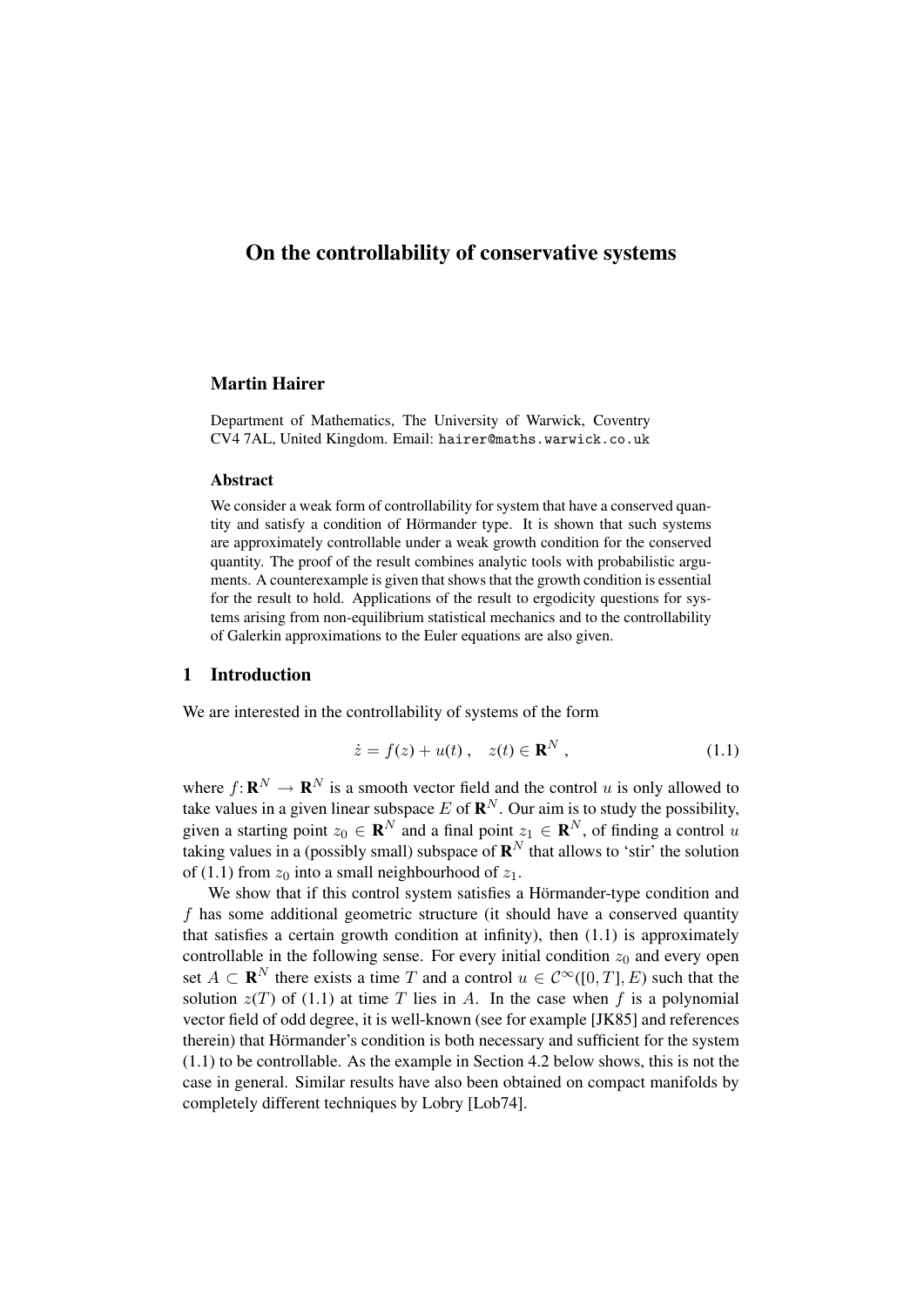# SETTING 2

We actually provide an example which satisfies all of the conditions of the main theorem of the present article, except for the growth condition of the conserved quantity  $H$ . This example turns out not to be controllable in the above sense, thus showing that the growth condition on  $H$  encodes global geometric information on  $f$  that complements the local geometric information given by the Hörmander condition and is essential to the result. We also discuss applications of our result to the controllability of the Euler equations and to an ergodicity problem coming from non-equilibrium statistical mechanics.

# 2 Setting

We consider the controllability of systems that have a smooth conserved quantity called H, *i.e.* we assume throughout this paper that

$$
\langle \nabla H(z), f(z) \rangle = 0, \qquad \forall z \in \mathbf{R}^N. \tag{2.1}
$$

We assume that the state space  $\mathbb{R}^N$  splits in a natural way as  $E \oplus E^{\perp}$  and we denote its elements by  $(x, y)$ . We use this notation to emphasise the fact that even though our prime interest is Hamiltonian systems, the splitting under consideration is not necessarily the standard splitting in position and momentum variables. Typically, x would consist only of part of the momentum variables and  $y$  would consist of all the other variables of the system. We therefore allow for the case where dim  $E \neq \dim E^{\perp}$  which is actually the most interesting case in our situation (see the examples below).

Our first assumption is that the flow generated by  $f$  preserves the Lebesgue measure and that it has a conserved quantity  $H$ :

Assumption 2.1 *The vector field* f *is divergence-free and there exists a smooth* function  $H: \mathbf{R}^N \to \mathbf{R}$  such that (2.1) holds.

Our second assumption ensures that  $H$  grows at infinity:

## **Assumption 2.2** *The level sets*  $\{z | H(z) \leq K\}$  *are compact for every*  $K > 0$ *.*

Before we state our last assumption, we introduce some additional terminology. Given a vector field f on  $\mathbf{R}^N$ , we identify it with the corresponding differential operator  $\sum_i f_i(x)\partial_{x_i}$ . With this identification, the Lie bracket between two vector fields is simply the vector field corresponding to the commutator of the two differential operators. The Lie algebra generated by a family of smooth vector fields is the smallest subspace of the space of all vector fields that is closed under the Lie bracket operation.

We also introduce an extended phase space  $\mathbb{R}^{N+1}$ , which includes time as an extra dimension, and extend f to a vector field  $\tilde{f}$  on  $\mathbf{R}^{N+1}$  by setting  $\tilde{f}(x,t)$  $(f(x), 1)$ . Our last assumption then essentially says that the differential operator  $\partial_t + \mathcal{L}^*$  (with  $\mathcal{L}^*$  defined as in (3.3) below) is hypoelliptic, see [Hör85].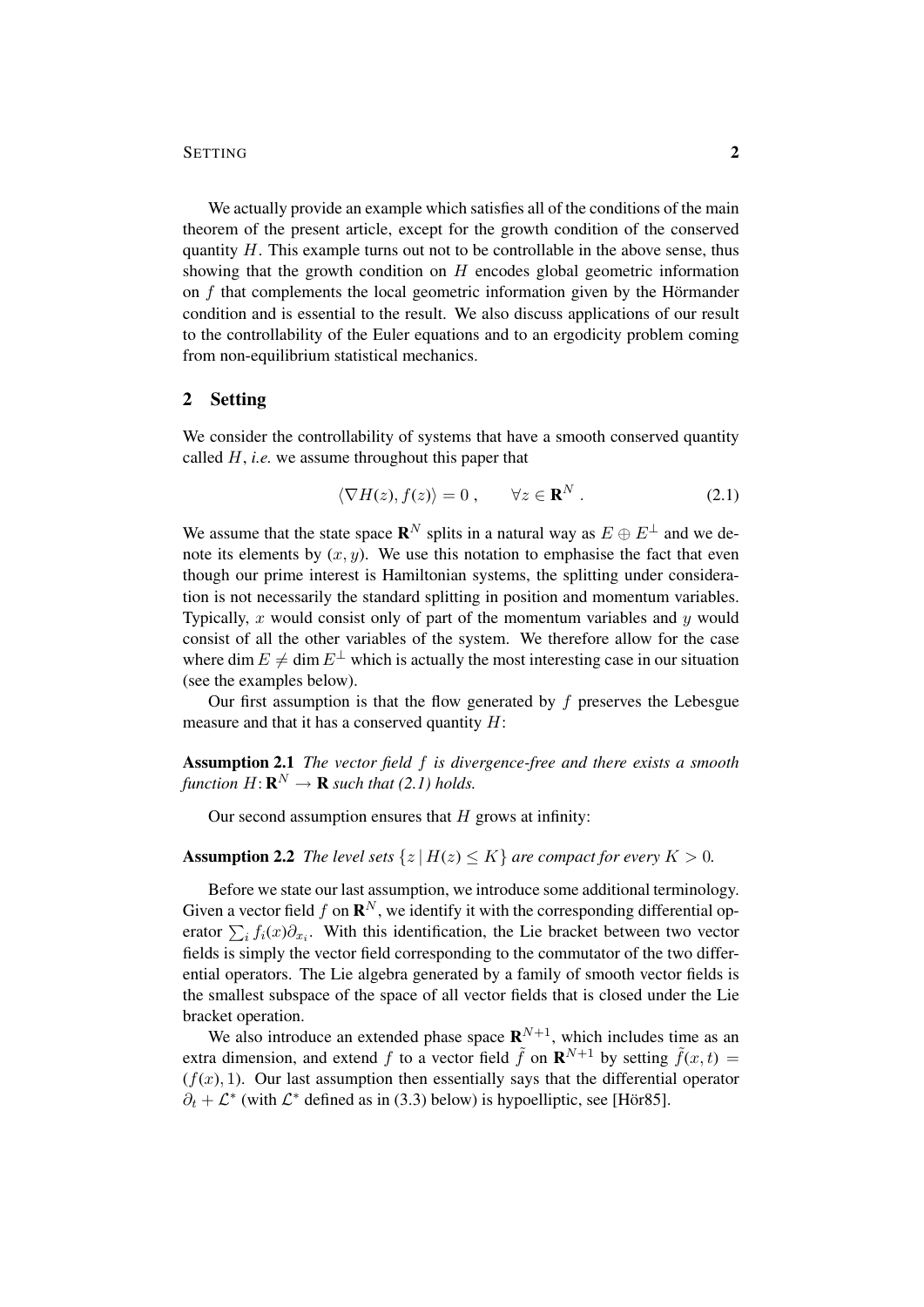**Assumption 2.3** *Given a basis*  $\{e_1, \ldots, e_n\}$  *of E, the Lie algebra generated by*  $\{\tilde{f}, e_i, \ldots, e_n\}$  spans  $\mathbf{R}^{N+1}$  at every point.

Note that the statement of Assumption 2.3 is actually independent of the particular choice of the basis of  $E$ . With these notations, the main result of this article is:

Theorem 2.4 *If assumptions 2.1, 2.2 and 2.3 hold, then for every initial condition*  $z_0 \in \mathbf{R}^N$  and every open set  $A \subset \mathbf{R}^N$  there exists a time T and a control  $u \in$  $C^{\infty}([0, T], E)$  *such that the solution*  $z(T)$  *of* (1.1) *at time* T *lies in* A.

# 3 Proof of the main result

The main idea in the proof of Theorem 2.4 is to consider the following stochastic differential equation on  $\mathbb{R}^n$ :

$$
d\xi(t) = f_x(\xi, \eta) dt - \left(3g'(H)e^{-2g(H)}\nabla_x H\right)(\xi, \eta) dt + \sqrt{2}e^{-g(H(\xi, \eta))} dw(t) ,
$$
  
\n
$$
d\eta(t) = f_y(\xi, \eta) dt ,
$$
\n(3.1)

where  $g: \mathbf{R}_{+} \to \mathbf{R}$  is a function to be determined later. Here, w is an *n*-dimensional standard Wiener process.

We will assume from now on that the function  $g$  is smooth, increasing, and that  $g(0) = 0$ . We will also assume that g grows sufficiently fast so that  $\exp(-g \circ H)$  is integrable and we denote by  $Z$  the value of the integral. This can always be done thanks to Assumption 2.2. The following result is elementary:

Lemma 3.1 *Under the above assumptions, there exists a choice of function* g *such that (3.1) has a unique global strong solution for all times and such that*  $\mu_H(dx,dy) = Z^{-1} \exp(-(g \circ H)(x,y)) dx dy$  is an invariant probability measure *for (3.1).*

*Proof.* The existence of a unique local strong solution is a standard result for SDEs with smooth coefficients [Øks03]. To show that this solution can be continued for all times, we use for any function h on  $\mathbf{R}^N$  the shortcut  $h_s = h(\xi(s), \eta(s))$ . Itô's formula then yields

$$
H_t = H_0 + \int_0^t e^{-2g(H_s)} \left( (\Delta_x H)_s - 3 \| (\nabla_x H)_s \|^2 g'(H_s) \right) ds
$$
  
+  $\sqrt{2} \int_0^t e^{-g(H_s)} \left\langle (\nabla_x H)_s, dw(s) \right\rangle$ ,

We can now chose for g an increasing function that tends to  $+\infty$  sufficiently fast so that  $e^{-2g(H(x,y))}(\Delta_x H)(x,y) \leq C + H(x,y)$  for some constant  $C$  and for every  $(x, y) \in \mathbf{R}^{N}$ . Using Gronwall's inequality, this ensures that, at least on a formal level,

$$
\mathbf{E}H_t \le H_0 e^t + C(e^t - 1) , \qquad (3.2)
$$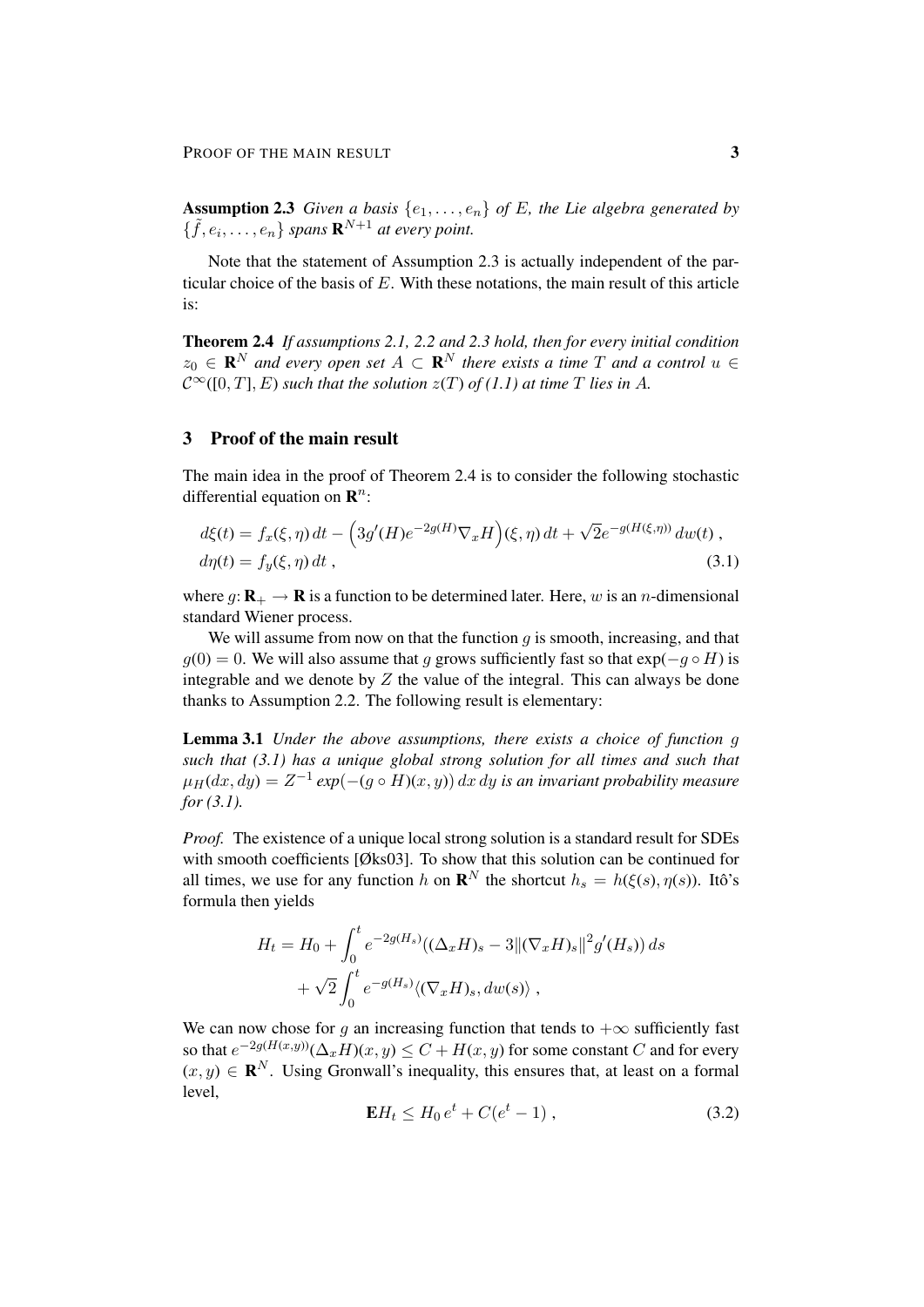for every  $t \geq 0$ . The validity of (3.2) (*i.e.* the finiteness of the expectation involved) follows from standard approximation arguments.

That  $\mu$  is an invariant probability measure for (3.1) follows immediately from the fact that

$$
\mathcal{L}^* \exp(-g \circ H) = 0,
$$

where  $\mathcal{L}^*$  is the adjoint of the generator of the semigroup generated by (3.1),

$$
\mathcal{L}^* F = -\nabla \cdot (fF) + \nabla_x (\nabla_x H(g' \circ H)e^{-2g \circ H} F) + \nabla_x (e^{-2g \circ H} \nabla_x F). \tag{3.3}
$$

See *e.g.* [Has80, Øks03, RY99] for more details.

Note furthermore that the hypoellipticity assumption 2.3 implies that the transition probabilities corresponding to the solutions of (3.1) have a density with respect to Lebesgue measure that is smooth in all of its arguments (including time). This is an immediate consequence of the fact that the transition probabilities are a solution (in the sense of distributions) to the equation

$$
(\partial_t + \mathcal{L}^*) p_t(z, z') = 0 ,
$$

and that  $\partial_t + \mathcal{L}^*$  is hypoelliptic by Hörmander's theorem (see [Hör85]).

The result stated in Theorem 2.4 is now an almost immediate conclusion of the following two facts:

- 1. The measure  $\mu_H$  satisfies  $\mu_H(A) > 0$  for every open set  $A \subset \mathbf{R}^N$ .
- 2. The measure  $\mu$ <sub>H</sub> is the *only* invariant probability measure for (3.1) and is therefore ergodic.

While the first claim is obvious, the second claim requires some more explanation. Surprisingly, it will turn out to be an almost immediate consequence of the first claim, once we realise that the hypoellipticity assumption 2.3 implies the following.

**Lemma 3.2** *Fix a time*  $t > 0$  *and denote by*  $P_t(z, \cdot)$  *the transition probabilities corresponding to (3.1). Then, they are continuous in the total variation topology.* In particular, for every  $z \in \mathbf{R}^N$ , there exists  $\delta_z > 0$  such that

$$
\|\mathcal{P}_t(z,\cdot)-\mathcal{P}_t(z',\cdot)\|_{TV}<\tfrac{1}{2},
$$

*for every*  $z'$  such that  $|z' - z| < \delta_z$ . Here,  $\| \cdot \|_{TV}$  denotes the total variation *distance between probability measures.*

*Proof.* This is an immediate consequence of the smoothness of the transition probabilities.  $\Box$ 

Recall that the topological support supp  $\mu$  of a probability measure  $\mu$  is the smallest closed set of full  $\mu$ -measure. Equivalently, it is characterised as the set of points z such that every neighbourhood of z has positive  $\mu$ -measure. As an immediate consequence of Lemma 3.2 and the fact that distinct ergodic invariant measures are mutually singular we have

$$
\Box
$$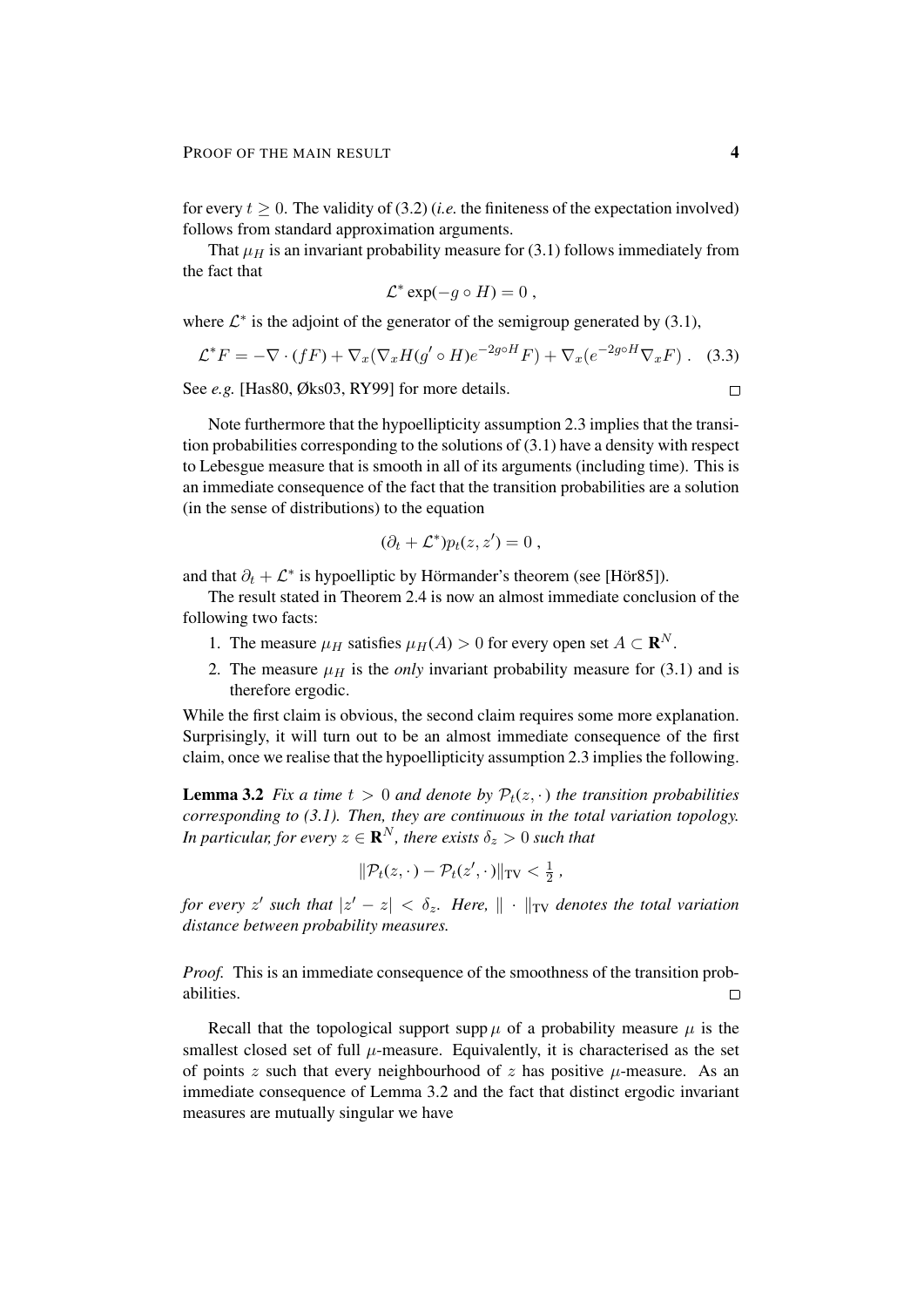**Corollary 3.3** *For every*  $z \in \mathbb{R}^N$  *there exists*  $\delta_z$  *such that at most one ergodic invariant probability measure*  $\mu_z$  *for (3.1) satisfies supp*  $\mu_z \cap \mathcal{B}(z, \delta_z) \neq \phi$ *. Here*  $B(z, \delta)$  *denotes the open ball of radius*  $\delta$  *centred in* z.

It follows from Corollary 3.3 and the  $\sigma$ -compactness of  $\mathbf{R}^N$  that the set of all ergodic invariant measures for (3.1) is countable. Denote this set by  $\{\mu_i\}_{i>0}$  and define  $S_i = \text{supp }\mu_i$ . An important property of the  $S_i$ 's which follows immediately from Corollary 3.3 is

**Corollary 3.4** *Every compact region of*  $\mathbb{R}^N$  *intersects at most finitely many of the* Si*'s.*

Since every invariant measure for (3.1) is a convex combination of ergodic invariant measures, there exist weights  $p_i$  with  $p_i \geq 0$  and  $\sum p_i = 1$  such that  $\mu_H = \sum_i p_i \mu_i$ . It follows from Corollary 3.4 that

$$
\operatorname{supp} \mu_H = \bigcup \{ S_i \, | \, p_i \neq 0 \} \, .
$$

Since the  $S_i$ 's are disjoint closed sets satisfying Corollary 3.4, the only way in which they can cover  $\mathbf{R}^{N}$  is by having only one ergodic invariant measure with support  $\mathbf{R}^{N}$ . We have thus shown that  $\mu_{H}$  is the only invariant probability measure for (3.1) and as a consequence is ergodic.

Let us now turn to the

*Proof of Theorem 2.4.* Fix an arbitrary open set  $A \subset \mathbb{R}^N$  and denote by B the set of all points  $z_0$  in  $\mathbf{R}^N$  such that there exists a time T and a smooth control  $u \in C^{\infty}([0, T], E)$  such that the solution of  $(1.1)$  with initial condition  $z_0$  satisfies  $z(T) \in A$ . Our aim is to show that  $B = \mathbf{R}^{N}$ .

Consider now the solution of (3.1) with initial condition ( $\xi_0, \eta_0$ ) =  $z \in \mathbb{R}^N$  and define the stopping time  $T_z = \inf\{t > 0 \mid (\xi(t), \eta(t)) \in A\}$ . It follows immediately from Birkhoff's ergodic theorem and the fact that  $\mu_H(A) > 0$  that the set

$$
B_0 = \{ z \in \mathbf{R}^N \, | \, \mathbf{P}(T_z < \infty) = 1 \}
$$

satisfies  $\mu_H(B_0) = 1$ , so that  $B_0$  is dense in  $\mathbb{R}^N$ . Furthermore, a consequence of Lemma 3.2 is that if  $\mathcal{B}(z, \delta_z) \cap B_0 \neq \phi$  then  $P(T_z < \infty) \geq \frac{1}{2}$  $\frac{1}{2}$ . Combining these two statements shows that for every  $z \in \mathbb{R}^{N}$  there exists a time  $t \geq 0$  such that  $P_t(z, A) > 0$ . The support theorem [SV72], combined with the fact that the control problem associated to (3.1) is equivalent to (1.1) (since  $\nabla_x H$  takes values in E) allows us to conclude that  $B = \mathbf{R}^{N}$ .  $\Box$ 

# 4 Examples, counterexamples, and applications

In this section, we present a number of examples which explore to which extent the conditions formulated in this paper are necessary to the result. We also present a few applications in which our result may prove to be useful.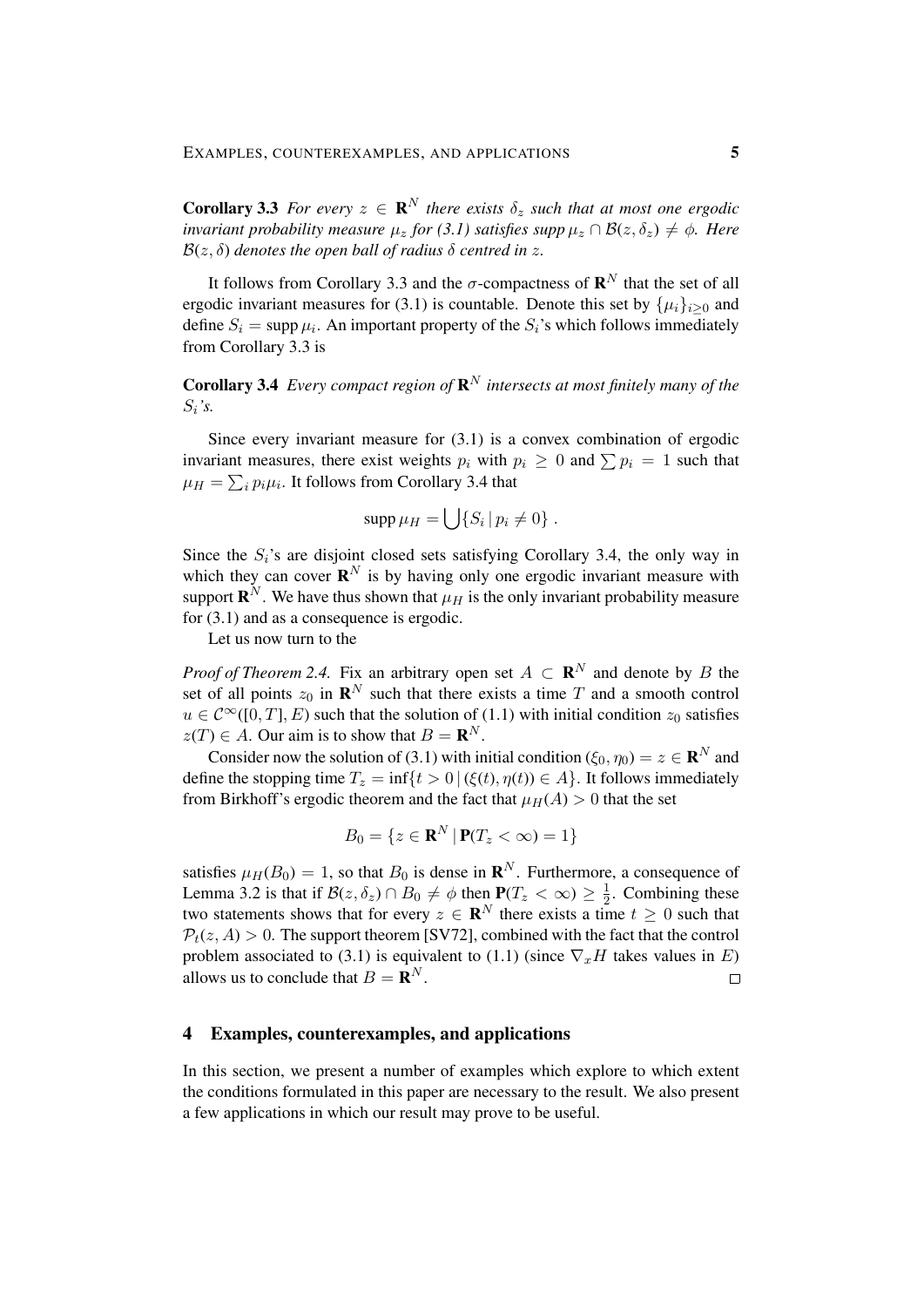#### 4.1 Dropping the hypoellipticity assumption

It is clear from [JK85] that Assumption 2.3 is crucial for any result of the type of Theorem 2.4, as can be seen from the following very easy example. Consider the Hamiltonian

$$
H = \frac{p_1^2 + p_2^2}{2} + \frac{q_1^2 + q_2^2}{2} ,
$$

and define f as the corresponding Hamiltonian vector field. If we define  $E$  to be the linear subspace of  $\mathbb{R}^4$  corresponding to the variable  $p_1$ , it is clear that all of our assumptions are satisfied, except for Assumption 2.3. However,  $q_2^2 + p_2^2$  is an integral of motion of this system that cannot be perturbed by acting on the variable  $p_1$ , so that the conclusion of Theorem 2.4 does not hold.

#### 4.2 Dropping the conservative structure or the growth condition on H

Consider the control system in  $\mathbb{R}^2$  given by

$$
\dot{x} = u(t) - x , \qquad \dot{y} = g(y + g(x)) - y\varphi(y) , \qquad (4.1)
$$

where  $g: \mathbf{R} \to [-1, 1]$  is an odd function with  $g'(x) > 0$  for all x and such that  $\lim_{x\to\pm\infty} g(x) = \pm 1$ . The function  $\varphi: \mathbf{R} \to [0, 1]$  is a smooth function such that  $\varphi(y) = 0$  for  $|y| \le 2$  and  $\varphi(y) = 1$  for  $|y| \ge 3$ .

One can see immediately that, whatever the values of  $u$  and  $x$  are, one has  $y > 0$  for  $y \in (1, 2)$  and  $y < 0$  for  $y \in (-2, -1)$ . This shows that the conclusions of Theorem 2.4 cannot hold in this situation. However, the system (4.1) is perfectly hypoelliptic since the commutator between  $\partial_x$  and  $-x\partial_x+g(y+g(x))\partial_y-y\varphi(y)\partial_y$ is given by

$$
-\partial_x + g'(y + g(x))g'(x)\partial_y.
$$

This vector field always has a non-zero component in the  $y$ -direction because of the assumption that  $g'$  is strictly positive.

Note that the orbits of (4.1) in the absence of control stay bounded for all times and that the corresponding diffusion process has global strong solutions and a smooth invariant probability measure. (The above arguments actually show that it has at least two distinct ergodic smooth invariant probability measures.) The missing point in this argument of course is the fact that we have no explicit expression for any of these invariant measures and therefore no *a priori* knowledge about their support.

One may argue on the other hand that it is possible to find a Hamiltonian function  $H(x, y)$  such that  $\partial_x H(x, y) = g(y + g(x)) - y\varphi(y)$  and that the control system

$$
\dot{x} = -\partial_y H(x, y) + u(t) , \qquad \dot{y} = \partial_x H(x, y) ,
$$

is equivalent (from the point of view taken in this paper) to  $(4.1)$ , so that Assumption 2.1 and Assumption 2.3 are satisfied. This example shows that the condition that the level sets of  $H$  are compact is essential for Theorem 2.4 to hold and not just a technical condition that ensures that  $exp(-q \circ H)$  can be made integrable.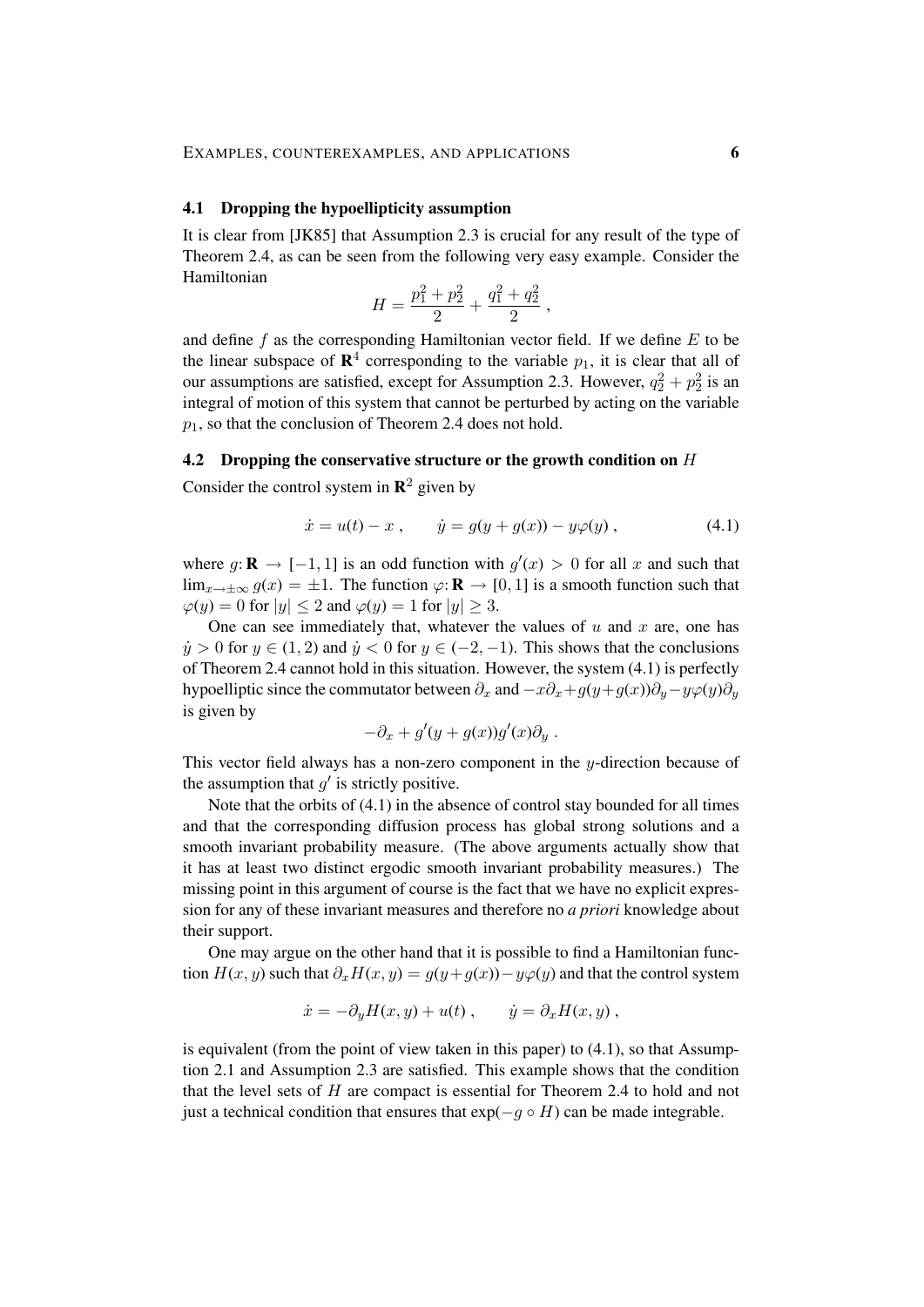#### 4.3 Controllability in finite time

Let us show by a simple example that, unlike in the polynomial case studied in [JK85], it is not reasonable in general, under the conditions of Section 2, to expect the existence of a time  $T$  independent of  $z$  and  $\tilde{A}$  such that (1.1) can be driven from z to A in time T. Consider the function  $H(x, y) = \sqrt{1 + x^2 + y^2}$  and the control system

$$
\dot{x} = -\partial_y H(x, y) + u(t), \qquad \dot{y} = \partial_x H(x, y). \tag{4.2}
$$

It is a straightforward exercise to check that all the conditions from the previous section are satisfied, so that Theorem 2.4 applies.

It is equally straightforward to check that  $|\partial_x H(x, y)| \leq 1$  for every value of x and y. Therefore, whatever control u is used to stir (4.2) from  $z = (x, y)$  into A, it will always require a time T larger than  $\inf_{(x',y')\in A} |y - y'|$ .

# 4.4 The Euler equations

The three-dimensional Euler equations on the torus are given by

$$
\dot{u}(x,t) = -(u(x,t) \cdot \nabla_x)u(x,t) - \nabla p(x,t) , \quad \text{div } u(x,t) = 0 , \quad (4.3)
$$

where  $x \in \mathbf{T}^3$ . (Note that the algebraic condition on the divergence of u determines p in a unique way.) If we assume that  $\int u_0(x) dx = 0$  and expand this equation in Fourier modes, we obtain

$$
\dot{u}_k = -i \sum_{\substack{h,\ell \in \mathbb{Z}^3 \setminus \{0\} \\ h+\ell=k}} (k \cdot u_h) \Big( u_\ell - \frac{k \cdot u_\ell}{|k|^2} k \Big)
$$

subject to the algebraic conditions  $k \cdot u_k = 0$  and  $u_{-k} = \bar{u}_k$ . Here, the index k takes values in  $\mathbb{Z}^3 \setminus \{0\}$  (which reflects the fact that  $\int u(x, t) dx = 0$  for all times) and  $u_k \in \mathbf{R}^3$ . Furthermore, the dot  $\cdot$  denotes the usual scalar product in  $\mathbf{R}^3$ .

Since we are only interested in finite-dimensional systems, we fix a (large) value  $N_{\star}$  and impose  $u_k = 0$  for every k such that one of its components is larger than  $N_{\star}$  in absolute value.

It is a straightforward exercise to check that the total energy  $\sum |u_k|^2$  is a conserved quantity for this system and that the right-hand side of (4.3) is divergencefree. This allows to recover immediately a weak form of the controllability results obtained in [Rom04, Section 6] and [AS05]. The same argument allows to show that the finite-dimensional Galerkin approximations for the two-dimensional Euler equations are controllable under the conditions presented in [HM04].

# 4.5 Non-equilibrium statistical mechanics

The articles [EPR99a, EPR99b, EH00] considered a mechanical system coupled to heat baths at different temperatures  $T_i$ . This situation can be modelled by the following system of SDEs:

$$
dq_j = \partial_{p_j} H_S dt - \sum_{i=1}^M (\partial_{p_j} F_i) r_i dt, \qquad j = 1, \dots, N,
$$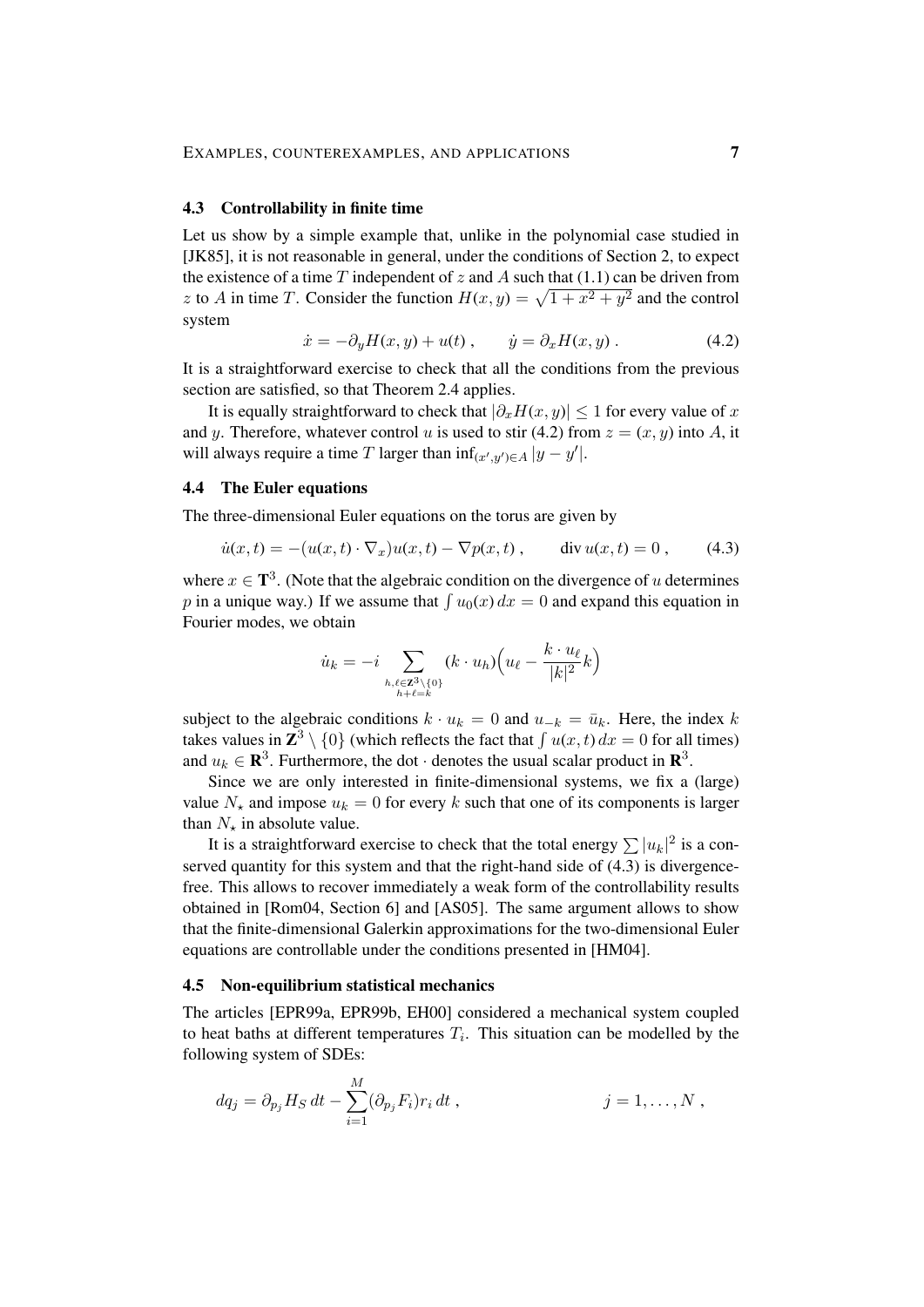$$
dp_j = -\partial_{q_j} H_S dt + \sum_{i=1}^M (\partial_{q_j} F_i) r_i dt,
$$
  
\n
$$
dr_i = -\gamma_i r_i dt + \gamma_i \lambda_i^2 F_i(p, q) dt - \sqrt{2\gamma_i T_i} dw_i(t), \qquad i = 1, ..., M,
$$
\n(4.4)

The interpretation of this equation is that a Hamiltonian system with  $N$  degrees of freedom described by  $H_S(p,q)$  is coupled to M heat baths with internal states  $r_i$ that are maintained at temperatures  $T_i$ . The functions  $F_i(p,q)$  and the constants  $\gamma_i$ and  $\lambda_i$  describe coupling between the Hamiltonian system and the *i*th heat bath, as well as the relaxation times of the heat baths.

The control problem corresponding to this system is given by

$$
\dot{q}_j = \partial_{p_j} H_S - \sum_{i=1}^M (\partial_{p_j} F_i) r_i , \qquad j = 1, \dots, N ,
$$
  

$$
\dot{p}_j = -\partial_{q_j} H_S + \sum_{i=1}^M (\partial_{q_j} F_i) r_i ,
$$
  

$$
\dot{r}_i = u_i(t) , \qquad i = 1, \dots, M ,
$$

which is of the form  $(1.1)$  with conserved quantity

$$
H(p,q,r) = H_S(p,q) + \sum_{i=1}^{M} \left( \frac{r_i^2}{2\lambda_i^2} - r_i F_i(p,q) \right).
$$

(Note that one could actually add any function of  $r$  to  $H$  and it would still be a conserved quantity.) Provided that the level sets of  $H<sub>S</sub>$  are compact, it is easy to check that all of the assumptions of Section 2 are satisfied, except for Assumption 2.3 which has to be checked on a case by case basis. It can for example be checked for the chain of anharmonic oscillators studied in the abovementioned works, provided that the nearest-neighbour coupling potential does not contain any infinitely degenerate point.

Note that if all the  $T_i$  appearing in (4.4) are equal, then this equation is similar to (3.1) and one can check that  $e^{-H(p,q,r)/T} dp dq dr$  is its invariant probability measure. However, the mere *existence* of an invariant probability measure for (4.4) with arbitrary temperatures is an open problem in general. (In the case of a chain of oscillators it was shown in [EPR99a, EH00, RBT02] to exist, provided that the nearest-neighbour interaction dominates the on-site potential at high energies.)

The controllability result shown in this article, combined with the support theorem [SV72] and the smoothness of transition probabilities for (4.4) immediately implies the following:

**Theorem 4.1** If (4.4) satisfies Assumption 2.3 and the level sets of  $H<sub>S</sub>$  are com*pact, then (4.4) can have at most one invariant probability measure.*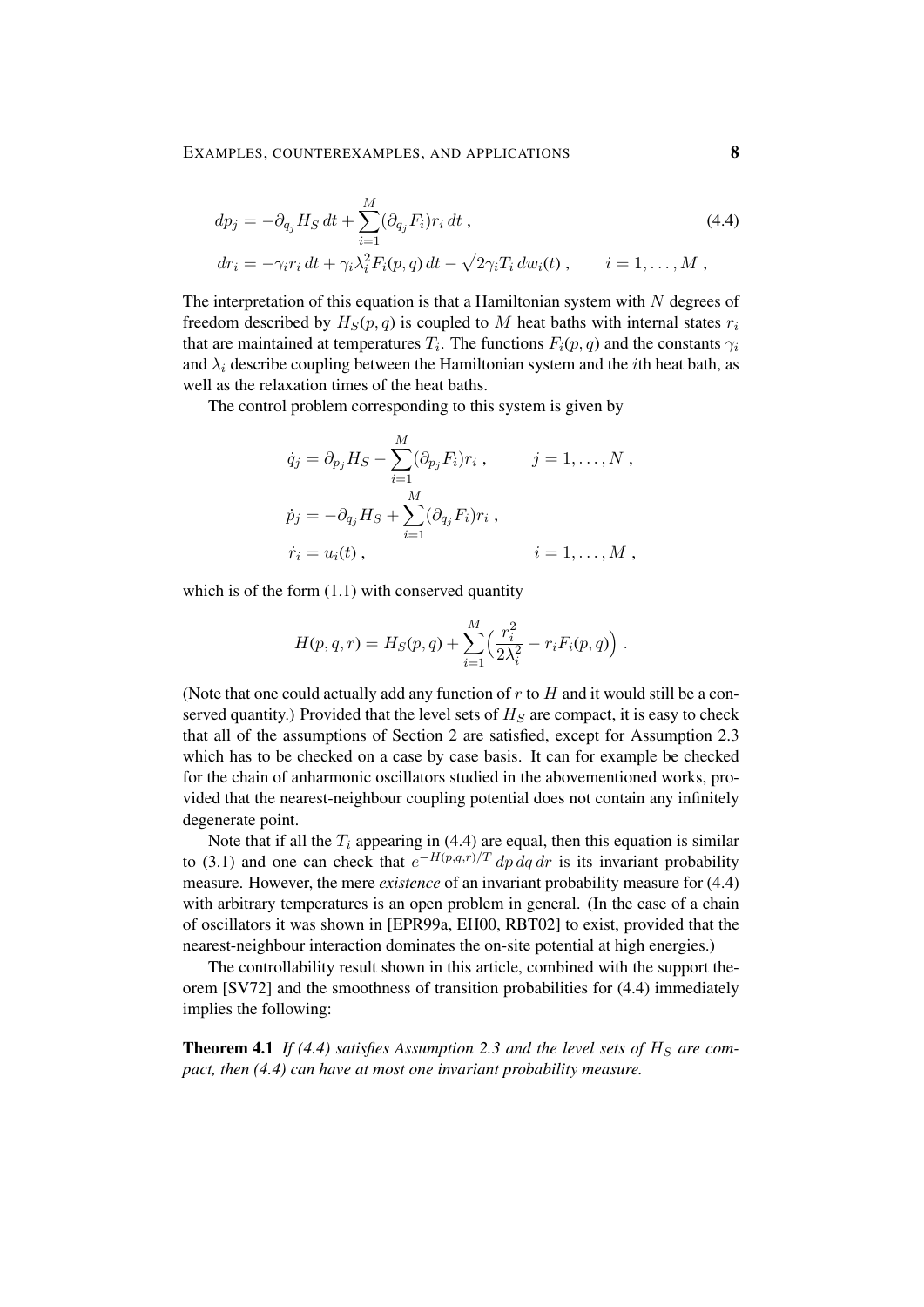### REFERENCES 9

*Proof.* The conditions of Theorem 2.4 are satisfied by assumption (note that one can always add to  $H$  a function of  $r$  that grows sufficiently fast at infinity, thus ensuring that Assumption 2.2 holds). This immediately implies that every invariant probability measure for (4.4) has the whole phase space as its support. The fact that every invariant measure has a smooth density allows to conclude by the same argument used to show that the measure  $\mu_H$  is the only invariant measure for (3.1).

 $\Box$ 

# Acknowledgements

The author would like to thank Xue-Mei Li, Luc Rey-Bellet, and Jochen Voß for interesting discussions on this subject.

### References

- [AS05] A. A. AGRACHEV and A. V. SARYCHEV. Navier-Stokes equations: controllability by means of low modes forcing. *J. Math. Fluid Mech.* 7, no. 1, (2005), 108–152.
- [EH00] J.-P. ECKMANN and M. HAIRER. Non-equilibrium statistical mechanics of strongly anharmonic chains of oscillators. *Comm. Math. Phys.* 212, no. 1, (2000), 105–164.
- [EPR99a] J.-P. ECKMANN, C.-A. PILLET, and L. REY-BELLET. Non-equilibrium statistical mechanics of anharmonic chains coupled to two heat baths at different temperatures. *Comm. Math. Phys.* 201, (1999), 657–697.
- [EPR99b] J.-P. ECKMANN, C.-A. PILLET, and L. REY-BELLET. entropy production in non-linear, thermally driven hamiltonian systems. *J. Stat. Phys.* 95, (1999), 305–331.
- [Has80] R. Z. HAS'MINSKII. *Stochastic stability of differential equations*, vol. 7 of *Monographs and Textbooks on Mechanics of Solids and Fluids: Mechanics and Analysis*. Sijthoff & Noordhoff, Alphen aan den Rijn, 1980. Translated from the Russian by D. Louvish.
- [HM04] M. HAIRER and J. MATTINGLY. Ergodicity of the 2D Navier-Stokes equations with degenerate stochastic forcing, 2004. To appear in Ann. of Math.
- [Hör85] L. HÖRMANDER. *The Analysis of Linear Partial Differential Operators I–IV.* Springer, New York, 1985.
- [JK85] V. JURDJEVIC and I. KUPKA. Polynomial control systems. *Math. Ann.* 272, no. 3, (1985), 361–368.
- [Lob74] C. LOBRY. Controllability of nonlinear systems on compact manifolds. *SIAM J. Control* 12, (1974), 1–4.
- [Øks03] B. ØKSENDAL. *Stochastic differential equations*. Universitext. Springer-Verlag, Berlin, sixth ed., 2003. An introduction with applications.
- [RBT02] L. REY-BELLET and L. E. THOMAS. Exponential convergence to nonequilibrium stationary states in classical statistical mechanics. *Comm. Math. Phys.* **225**, no. 2, (2002), 305–329.